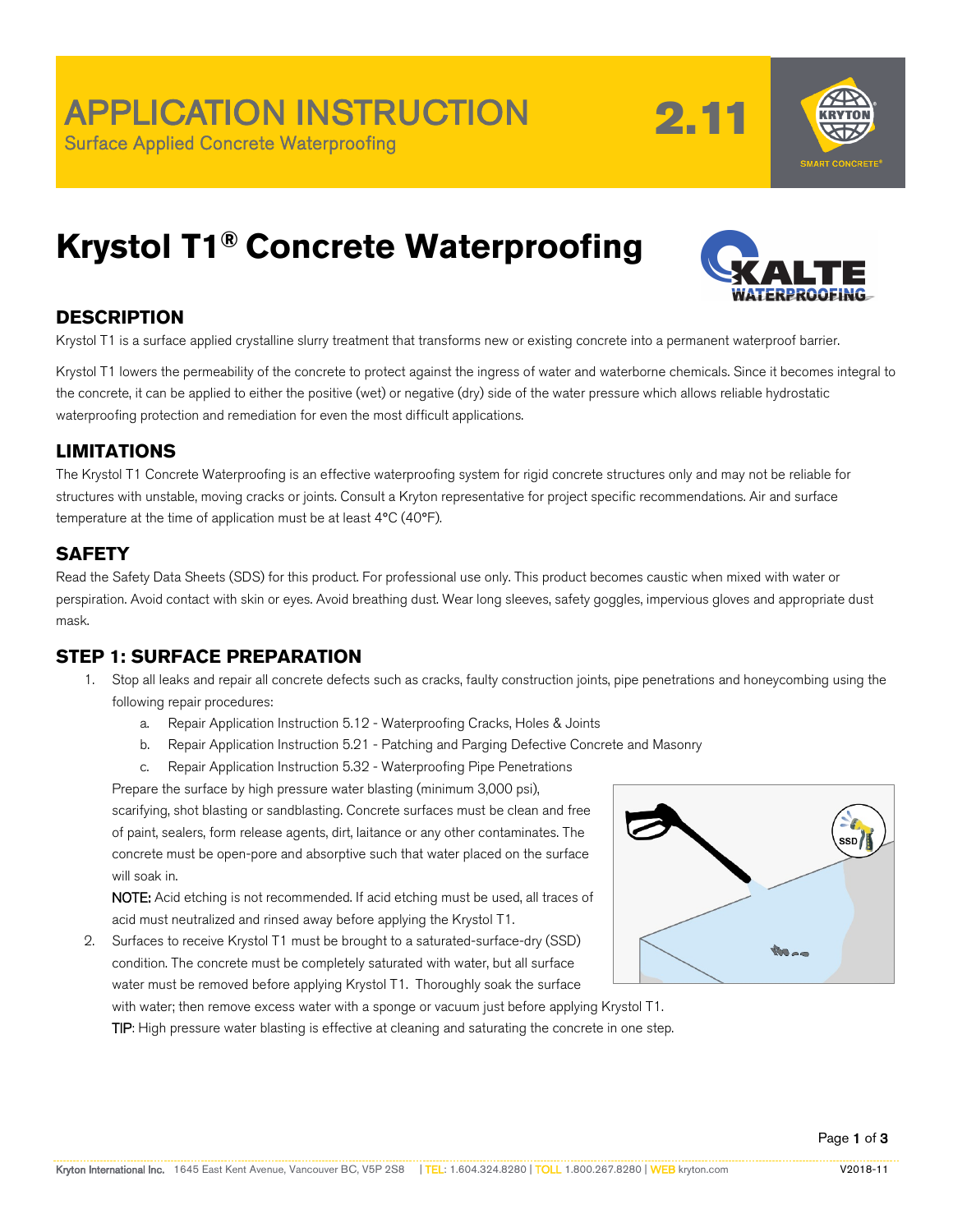## APPLICATION INSTRUCTION Surface Applied Concrete Waterproofing

2.11



#### **STEP 2: MIXING**

Krystol T1 can be applied by a concrete brush, broom, texture sprayer or a grout pump/sprayer in either one or two coats. Mix ratios may slightly vary dependent on application method.

Start by mixing approximately 3.5 parts of powder with 1 part clean water by volume and mix until smooth. Adjust as needed based on ambient temperatures to produce a thick, low-sag but spreadable coating. Krystol T1 will thicken in the pail when at rest. Stir as needed to maintain workability (do not add more water). Do not mix more material than can be applied in 20 minutes.

IMPORTANT: Use only as much water as needed to allow you to spray or brush the product evenly. Using too much water will result in low build thickness and make the product weak.

TIP: Krystol T1 will compact in the pail during shipping. Roll the sealed pail on its side to loosen the powder before opening the lid.

### **STEP 3: APPLICATION**

Ensure that Krystol T1 is only applied to saturated-surface-dry (SSD) surface. As you apply the coating, you may need to rewet the concrete ahead of you to maintain a SSD surface. Failure to bring the surface to an SSD condition will result in a weak bond between the Krystol T1 coating and the concrete, and may lead to dusting, flaking and delamination.

Brush or spray Krystol T1 evenly over the concrete at a rate of  $1.2 - 1.6$  kg/m<sup>2</sup> ( $2.2 - 3$  lb/yd<sup>2</sup>) which can be applied in one or two coats.

| One coat application                            |     |                                          |     | <u>Two coat application (per coat)</u>             |     |                                          |
|-------------------------------------------------|-----|------------------------------------------|-----|----------------------------------------------------|-----|------------------------------------------|
| 1.2 kg/m <sup>2</sup> (2.2 lb/yd <sup>2</sup> ) | $=$ | 20 m <sup>2</sup> (225 ft <sup>2</sup> ) | $=$ | 0.6 kg/m <sup>2</sup> (1.1 lb/yd <sup>2</sup> )    | $=$ | N/A                                      |
| 1.3 kg/m <sup>2</sup> (2.4 lb/yd <sup>2</sup> ) | $=$ | 19 m <sup>2</sup> (210 ft <sup>2</sup> ) | $=$ | $0.65$ kg/m <sup>2</sup> (1.2 lb/yd <sup>2</sup> ) | $=$ | N/A                                      |
| 1.5 kg/m <sup>2</sup> (2.8 lb/yd <sup>2</sup> ) | $=$ | N/A                                      | =   | $0.75$ kg/m <sup>2</sup> (1.4 lb/yd <sup>2</sup> ) | $=$ | 34 m <sup>2</sup> (360 ft <sup>2</sup> ) |
| 1.6 kg/m <sup>2</sup> (3 lb/yd <sup>2</sup> )   | =   | N/A                                      | $=$ | 0.8 kg/m <sup>2</sup> (1.5 lb/yd <sup>2</sup> )    | $=$ | 32 m <sup>2</sup> (330 ft <sup>2</sup> ) |

#### APPROXIMATE COVERAGE PER 25 KG (55 LB) PAIL

IMPORTANT: Set pails out over the work area in advance to help determine and track coverage.

- 2. With a concrete brush, scrub and brush the coating to low spots and ensure a good bond.
- 3. Finish with a lighter pressure to level high spots to ensure a uniform build with no thin spots.
- 4. If using two coats it is preferable to apply the second coat within 48 hours after the first coat has set hard (usually 6-24 hours depending on temperature). Wash and rinse the hardened Krystol T1 to remove surface bloom before applying the second coat. This may expose some of the aggregate in the first coat. Ensure the hardened Krystol T1 is in an SSD condition.



NOTE: For a smoother, stucco like finish, allow the applied product to set for 5-10 minutes, then smooth the surface with one or two light passes with a trowel.